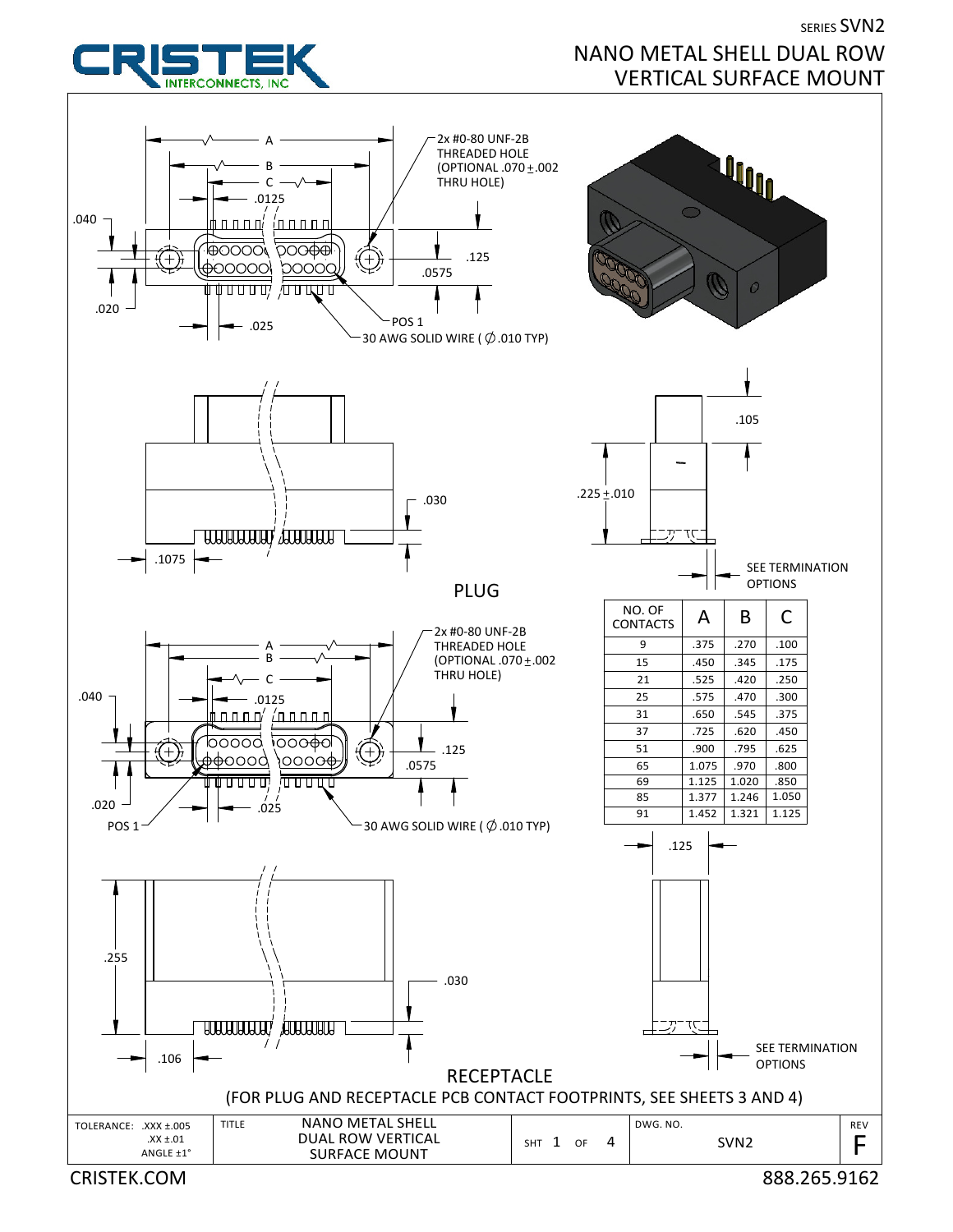## SERIES SVN2 NANO METAL SHELL DUAL ROW VERTICAL SURFACE MOUNT



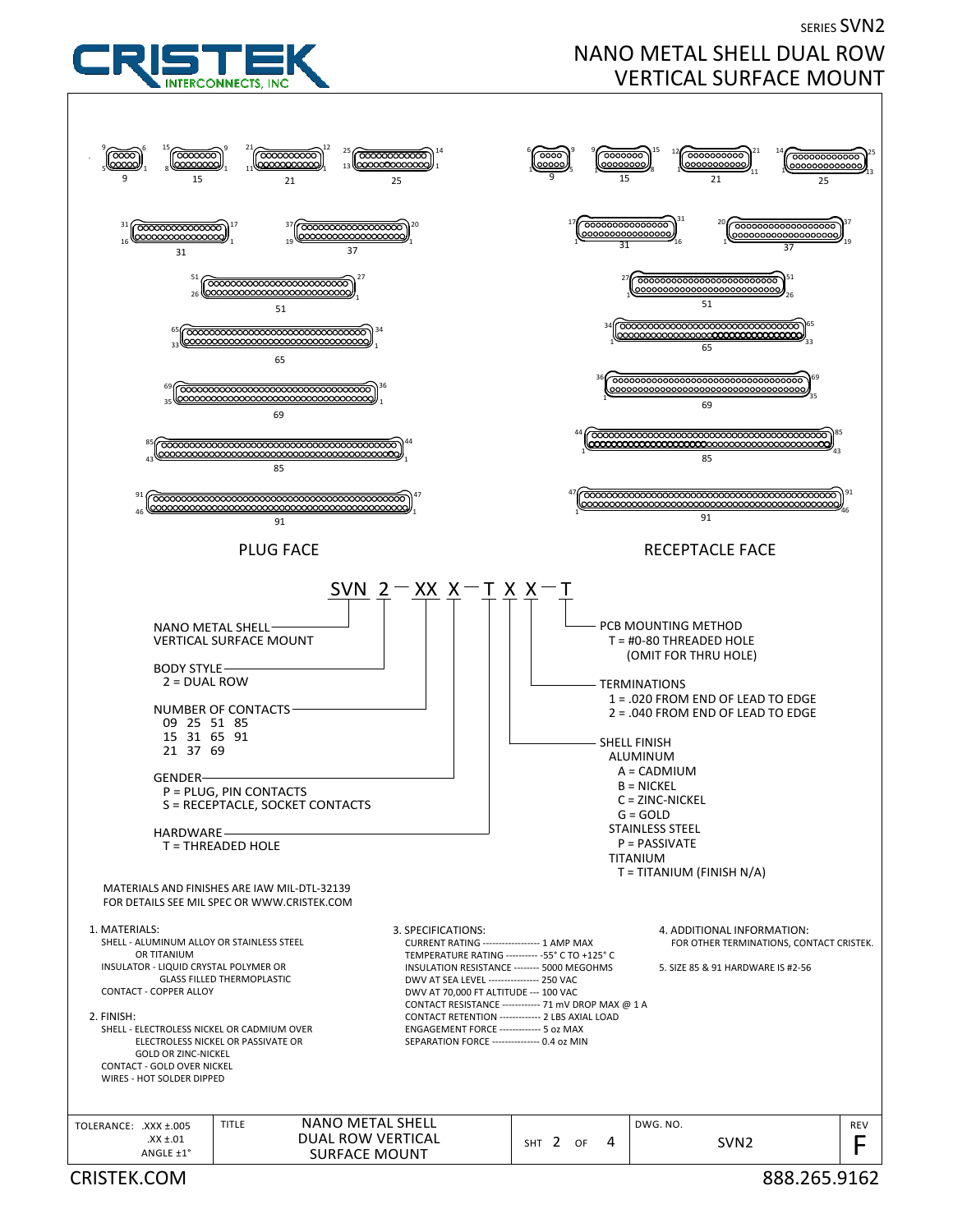SERIES SVN2



NANO METAL SHELL DUAL ROW VERTICAL SURFACE MOUNT